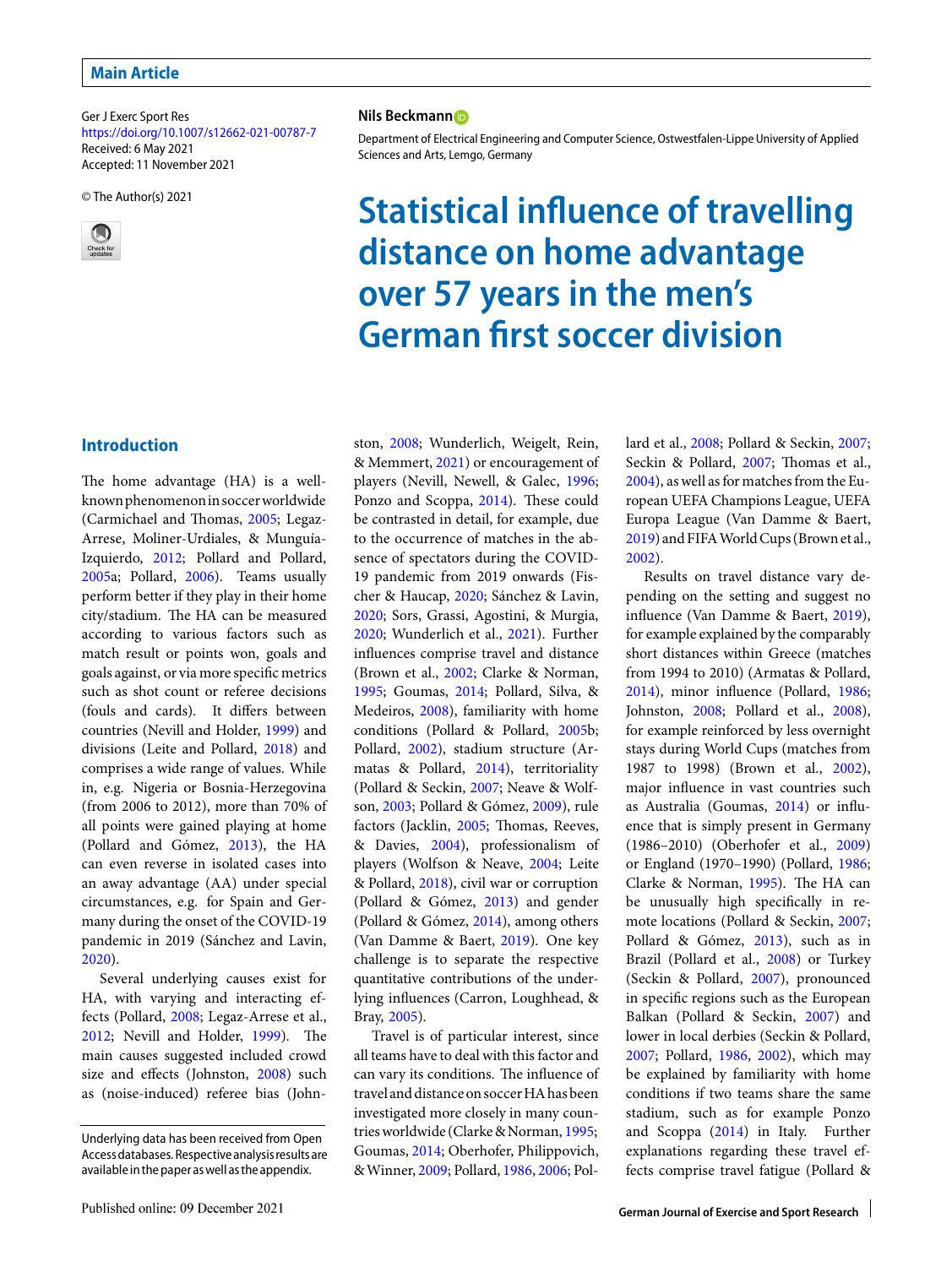Pollard, [2005a](#page-8-0); Leite & Pollard, [2018\)](#page-7-4) promoted by remoteness and jet lag for long distances (Goumas, [2014\)](#page-7-12), climate differences (Pollard et al., [2008\)](#page-8-5), the number of fans that travelled with the away team (Pollard, [1986;](#page-7-21) Ponzo & Scoppa, [2014\)](#page-8-3) as well as geographical and cultural isolation (along with remoteness) strengthening territoriality (Seckin & Pollard, [2007;](#page-8-11) Pollard & Seckin, [2007;](#page-8-7) Pollard & Gómez, [2009\)](#page-7-16), the latter indirectly measurable via testosterone levels (Neave & Wolfson, [2003\)](#page-7-15). Improved travel comfort nowadays (Pollard & Pollard, [2005a](#page-8-0), b; Pollard, [1986\)](#page-7-21) has been assumed to be a distance-dependent reason for HA reductions, for example in England (Thomas et al., [2004\)](#page-8-8). Therefore, newer studies might find only less influence due to distance, such as that found by Van Damme and Baert [\(2019\)](#page-8-10). However, the authors limited themselves only to top-class UEFA matches, where detriments (such as travel or adverse psychological influences of players) are more likely to be eliminated anyway through financial capacities, improved travel strategies (such as overnight stays) and more professionally trained players and referees (Wolfson & Neave, [2004;](#page-8-9) Stolen, Chamari, Castagna, & Wisloff, [2005;](#page-8-12) Pollard & Gómez, [2014\)](#page-7-18). Appropriately, Leite and Pollard [\(2018\)](#page-7-4) found a stronger influence for distance in lower divisions worldwide with less professional facilities.

To conclude, multifactorial explanations exist (Pollard, [2008;](#page-7-6) Pollard & Pollard, [2005a](#page-8-0)), and the relative (qualitative and quantitative) contributions of the mentioned factors are still to be established (Carron et al., [2005\)](#page-7-19). Some of these are indirectly linked to distance (territoriality, familiarity with stadium conditions, number of fans travelling to the match, cultural differences, etc.), thereby imposing anindirect distance-dependent influence on HA (Van Damme & Baert, [2019\)](#page-8-10). However, no previous study has explicitly assessed the change of distancedependent influences on HA over time. Thus, the aim of this paper is to look only at the influence of distance on HA in the men's German first soccer division "Bundesliga" and evaluate its change over time quantitatively. This league offers a large

body of data since its start in 1964 in combination with decent travelling distances of up to about 800 km, which makes it a suitable candidate for such an analysis. Where possible, results are discussed in the context of other countries.

# **Methods**

The data used in this article are freely available in the public domain. Thus, no statement of ethical approval is required.

Match results of the men's German first soccer division from years 1964 to 2020 (denoting the year in which the respective season started) were taken from online databases (Fussballdaten, [2015;](#page-7-22)<br>DFB, [2021\)](#page-7-23) with a total of 56 ⋅ 306 + 1 ⋅ 240 (in 1964) = 17,376 matches played by 55 teams. Each game with index *i* is assigned a normalised "result" value  $r_i$  in [0;1], which is set according to the match outcome  $(r_i = 0$  (loss),  $r_i = 0.5$  (draw),  $r_i = 1$  (win)) for the respective team and indicating its performance/ability. This way, artificial mathematical alterations are avoided (Clarke & Norman, [1995\)](#page-7-11) due to a change from 2 to 3 points per victory, which occurred for the German first division between 1994 and 1995. For comparison, for the 2-point counting system, the normalised result value *r* directly translates into the percentage of points gained at home *g* (with respect to all points gained), which is a common measure in the literature. A mathematical analysis reveals that here *g* is usually slightly larger than *r* on average by an offset of  $\Delta_{3P}$  := <*g*> – <*r*> > ≈ + 0.01 = 1% when changing to a 3-point counting system (see Discussion for details). The average team performance or result for a specific ensemble of *N* matches is marked as  $r(t)$  or  $r(d)$  ( $g(t)$  or  $g(d)$  alike), as a function of time *t* or distance *d*, respectively. Averaging of *r* runs over all *N* match results of all home teams, neglecting the respective result for the away team. Therefore, an averaged value of  $r = 0.5$  would indicate that there is no HA and a value of *r*= 1 would mean that the home team would always win (for  $r=0$  the HA is reversed and the away team always wins). Thus, the HA is larger with increasing *r*. Consequently, the HA will be regarded with respect to 0.5 and the term *r*–0.5 is used for analysis.

The respective geographical latitude *ϕ* andlongitude *λ*coordinatesof thecitiesof the teams in Germany are taken from another online database (Geonames, [2016\)](#page-7-24). The respective absolute (travelling) distance | *d*| between two cities (indices 1 and 2) is calculated by the mathematical distance on a great circle via ∣

$$
|d| = R_E \cdot \cos^{-1}(\delta)
$$
 (1)

where  $R_E$  = 6371 km is the average earth's

radius (Keller, 2003) and  
\n
$$
\delta = \sin(\phi_1) \cdot \sin(\phi_2) + \cos(\phi_1)
$$
\n
$$
\cdot \cos(\phi_2) \cdot \cos(\lambda_2 - \lambda_1)
$$
\n(2)

assuming thereby that the earth resembles a mathematically perfect sphere.

The average result  $r$  is calculated as a function of time *t* as *r(t)* (here, the starting year of the soccer season) and as a function of the distance *d* as *r(d)*. The applied discretisations for evaluation are *Δt*= 1 a (1 year) in time and  $\Delta d = 20$  km in distance. This means that a data point *r(d)* contains match results from the semi-open interval  $[d; d + \Delta d]$ . All data points are provided with error bars, which denote the standard error confidence interval  $s = \sigma / \sqrt{N}$ , where  $\sigma$ is the standard deviation of *r* and *N* is the number of considered matches for the respective data point. The discretisation is necessary to ensure satisfying large enough match counts *N(d)* or *N(t)* per datum.

The software Gnuplot is used for diagrams and fits. It applies the Levenberg— Marquardt algorithm (Levenberg, [1944;](#page-7-26) Marquardt, [1963\)](#page-7-27), here with weighting of the data points by (the inverse of) their respective error confidence. The related parameter errors are given as asymptotic standard errors s from the fit, which are used here for the calculation of statistical significance (given for statistical *p-values*< 0.05) via *t*-test to check whether defective parameters are distinguishable. Bivariate Pearson correlation coefficients *c* in the closed interval [–1;+1] are calculated and Gaussian error propagation is applied.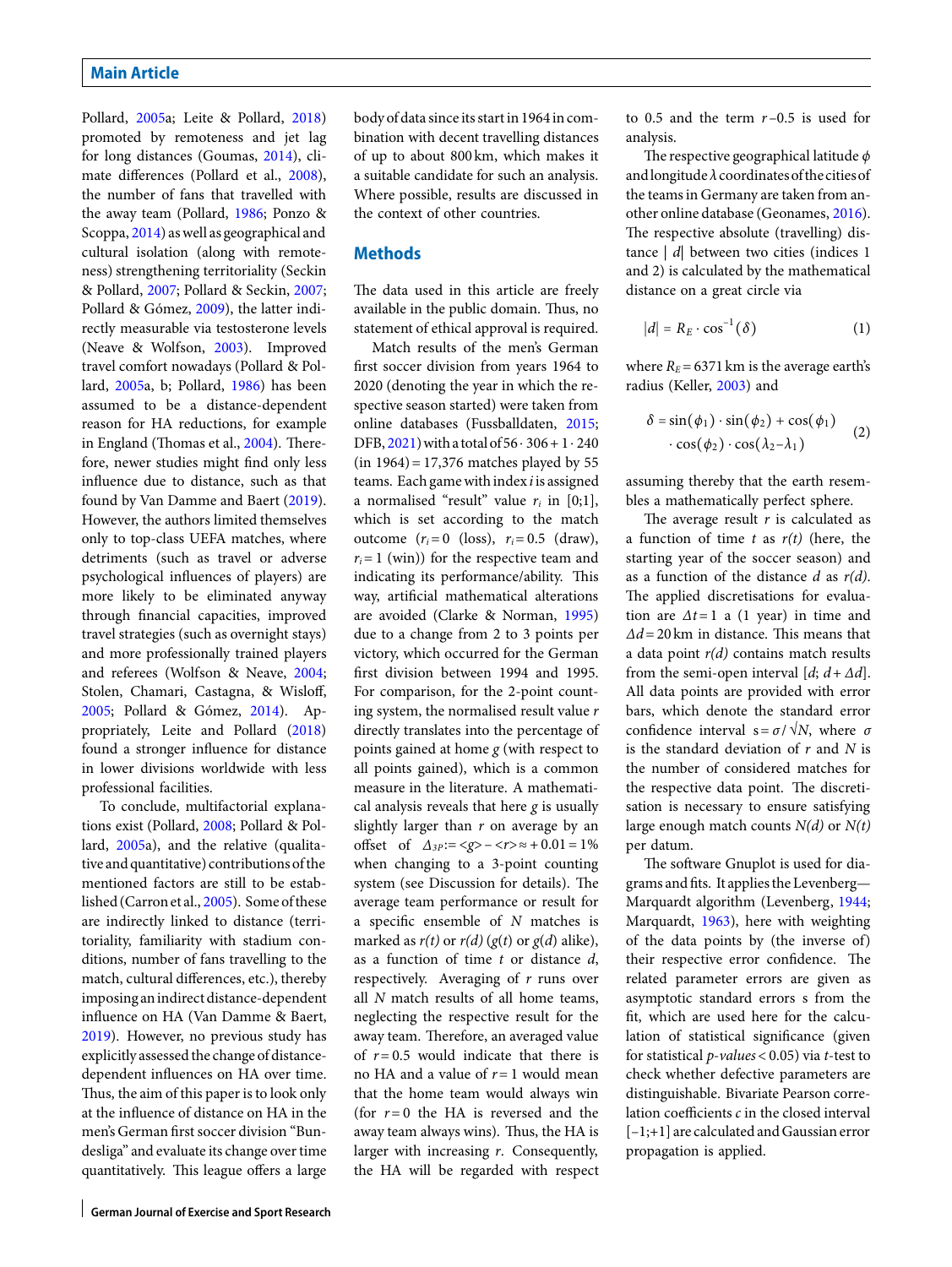## **Results**

The per-year averaged performance  $r(t)$ for all home games of the  $m = 18$  active teams in the respective season (only in [1](#page-3-0)964,  $m = 16$  teams) is shown in **a** Fig. 1. The overall averaged home game result  $\langle r \rangle = 0.631 \pm 0.003 \ (\langle g \rangle = 63.4\%)$  is clearly distinct from 0.5; therefore an HA is present (Pollard & Pollard, [2005a](#page-8-0)). However, with progressing time *t*, one can see that the HA is decreasing by trend (*r(t)* is decreasing with a high anticorrelation of  $c = -0.82$ ): In the 1970s roughly  $r(t) \approx 0.7$  (about 70% of all points  $\begin{aligned} \text{f}(t) \approx 0.7 \text{ (about 70% of an points)}\\ \text{gained at home) and from the 1990s on-  
wards  $r(t) \approx 0.6$ . In order to investigate$ the two regimes separately, two time ensembles are defined: From 1964 to 1989 (dataset A with  $\langle r_A \rangle = 0.679 \pm 0.004$ and 7890 matches with  $c = -0.10$  and  $\langle r_A \rangle = \langle g_A \rangle = 67.9\%$  and thereafter from 1990 to 2020 (dataset B with  $\langle r_B \rangle = 0.591 \pm 0.004$  and 9486 matches<br>with *c* = –0.59 and  $\langle r_B \rangle \approx \langle g_B \rangle = 59.8\%$ ). They are isolated by a vertical black line in **o Fig. [1](#page-3-0)**, where  $r(t)$  drops to 0.65 and below. This way, the majority of data points *r(t)* of A lie above B and both datasets can be analysed separately.

Discretised plots of the averaged performances  $r(d)$  as a function of the cities' distance  $d$  is shown in **D** Fig. [2](#page-3-1). Respective average distances per match are  $\langle d_{A} \rangle$  = (282 ± 163) km and  $\langle d_{B} \rangle$  = (325 ± 169) km ( $s \approx \pm 2$  km, respectively). One observes that theHAislargerfordatasetA (higher *r*(*d*)) compared to dataset B for the majority of distances *d* and *r*(*d*) decreases slightly for small *d*. A saturation of*r*(*d*) can be spotted around 100 km (for dataset A), but generally, *r*(*d*) is comparatively constant. A linear fit (not shown) for data points *d*≥ 100 km to each dataset separately reveals that the slopes cannot be unambiguously classified as positive or negative according to error (both slopes  $<< 0.01$  per 100 km). This finding is also in line with calculated correlation coefficients *c* (of distance *d* vs. re-Sult *r*) to be around zero for both datasets<br>(0 ≈ |  $c_{A/B}$  ( $d \ge 100 \text{ km}$ ) | << 0.01). Still, for both datasets  $r(0 \text{ km}) > 0.5$  is clearly valid, which indicates that a negligible distance *d* is still connected with a detectable HA. Nevertheless, as mentioned

above, a slight decrease in the HA of the home team can be observed for short distances *d*, especially for dataset A. Accordingly, for  $d \le 100$  km small positive correlations of (A)  $0.070$  ( $p < 0.01$ ) and (B) 0.021 (insignificant) as well as positive linear slopes of (A) 0.071 and (B) 0.020 (each per 100 km) can be found in this region. In order to investigate the influence of distance more closely, an exponential functionaccording toEq.**[3](#page-2-0)**has been fitted

<span id="page-2-0"></span>to both datasets separately  
\n
$$
r(d) = r_0 + r_\infty \cdot e^{-\frac{d}{d_0}}
$$
\n(3)

where the fit parameter  $r_0$  represents the maximal result value  $r(d)$  and thus maximal HA and  $r_{\infty}$  (< 0) and  $d_0$  (> 0 km) represent the distance-dependent contribution and influence on HA. The motivation for an exponential saturating function is that the average performance  $r(d)$  first increases, but then seems to stabilize for large distances *d*, as pointed out before. The results of the least square fit procedure are shown in **D** Table [1](#page-4-0).

## **Discussion**

First, it is notable that  $r(0 \text{ km}) = r_0 + r_\infty$ 0.5 ( $p$  < 0.01), which means that the HA cannot be solely explained by the geographical/travelling distance *d* alone, as reported before (e.g. Carmichael & Thomas, [2005;](#page-7-0) Pollard, [2006,](#page-7-2) [2008;](#page-7-6) Legaz-Arrese et al., [2012\)](#page-7-1). The HA is predominantly present, even if teams with minimal distance *d* (e.g. if they belong to the same city) play each other (Clarke & Norman, [1995;](#page-7-11) Ponzo & Scoppa, [2014\)](#page-8-3). Familiarity with home conditions (Pollard, [2002\)](#page-7-13), territoriality (Wolfson & Neave, [2004\)](#page-8-9) or crowd effects (Johnston, [2008;](#page-7-7) Nevill et al., [1996\)](#page-7-8) among other factors can cause this finding. However, this distance-independent contribution to HA has significantly  $(p < 0.01)$  decreased over time (see *r\** of datasets A and B in . **Table [1](#page-4-0)**).

Since *r*<sup>∞</sup> is negative throughout and non-zero ( $p < 0.01$  for dataset A), an influence of the distance *d*on the HAis present (see Eq. **[3](#page-2-0)**). However, it also has significantly ( $p < 0.01$ ) decreased ( $r_{\infty,B} < r_{\infty,A}$ ). On the one hand, shorter distances *d* reduce the HA of the home team and

## **Abstract**

Ger J Exerc Sport Res <https://doi.org/10.1007/s12662-021-00787-7> © The Author(s) 2021

#### **N. Beckmann**

# **Statistical influence of travelling distance on home advantage over 57 years in the men's German first soccer division**

#### **Abstract**

A statistical analysis is presented that investigates the dependence of team cities' geographical distances on the effect of home advantage (HA) for 57 years of the men's German first soccer division ("Bundesliga"), including 17,376 matches (seasons starting from 1964 to 2020). The data shows that the HA can clearly be evidenced in the past and present (statistical  $p$ -value < 0.01) and that it also exists for negligible distances ( $p < 0.01$ ). The HA and the influence of distance on the HA both significantly decreased gradually over the last decades ( $p < 0.01$ ). For the first and only time, the HA reversed into an away advantage (AA) for the season 2019/2020  $(p < 0.01)$ . The influence of distance on HA has been significant ( $p < 0.01$ ) in the past (before about 1990) and contributed roughly by about half, compared to a situation without HA or AA. It increases with distance and saturates at around 100 km. Such saturation behaviour is in line with results from higher divisions of other countries with similar travelling distances such as Italy, Turkey and England. However, the distancedependent contribution to HA has been approximately halved and reduced to an insignificant amount today. Furthermore, the temporal HA reduction is significantly larger for large distances compared to short distances ( $p < 0.01$ ). Reporting and quantifying a reduction ( $p < 0.01$ ) of the distance-dependent contribution to HA over a time span of 57 years is novel.

#### **Keywords**

Statistical analysis · Historic development · Geographical distance · Team performance · Home and away match results · Home advantage decline

on the other hand, the HA saturates for larger distances *d*. The total influence of distance is smaller compared to the distance-independent influences on HA, since  $|r_{\infty}| < |r^*|$  is significant ( $p < 0.01$ ) in the past  $(A)$  and the present  $(B)$ . The results suggest that up to half  $(p < 0.01)$ of the total HA has been explicable by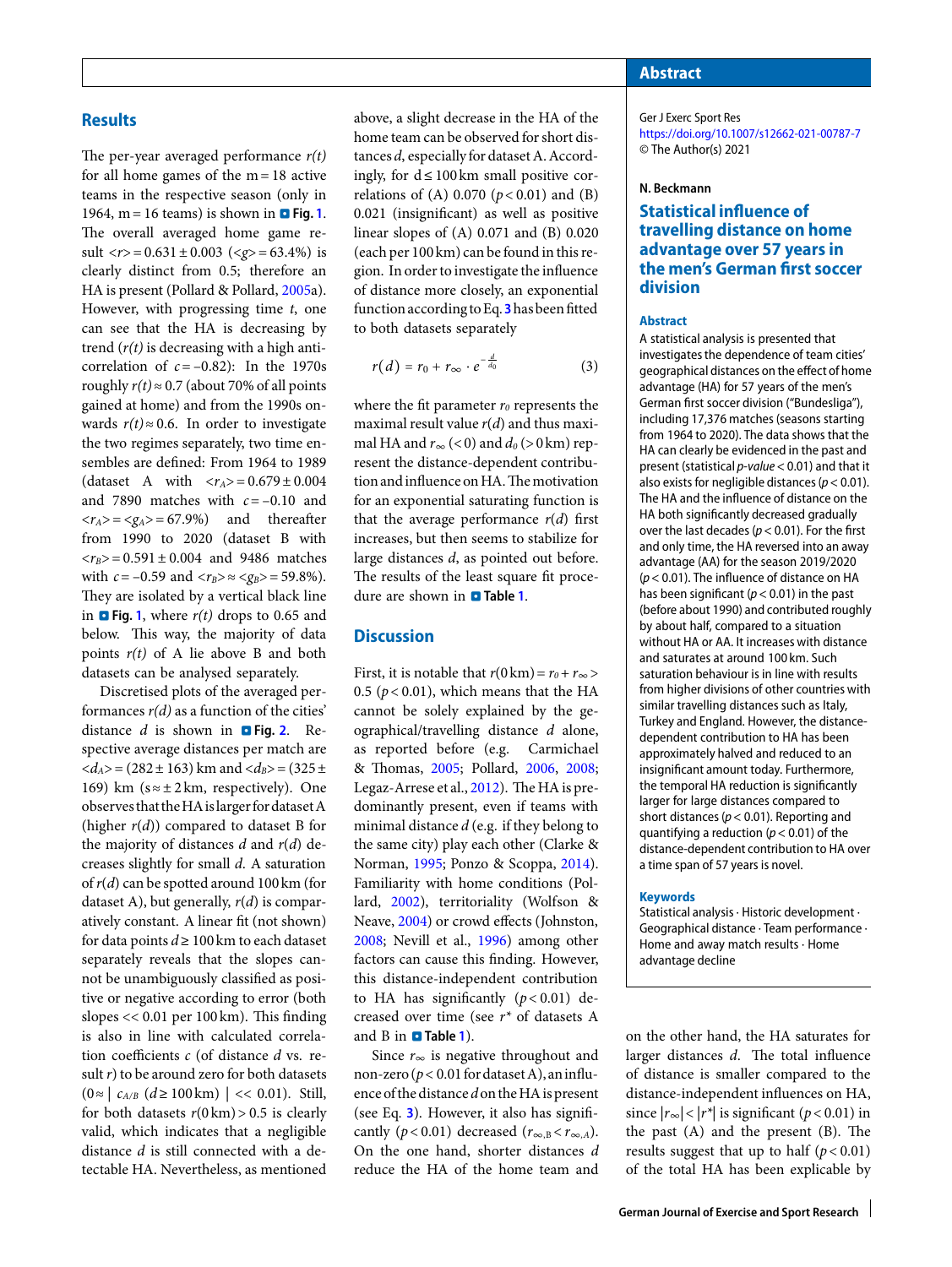

<span id="page-3-0"></span>Fig. 1  $\triangle$  Dependence of the averaged result  $r(t)$  from the starting year tof the **гig. Т ▲** Dependence of the averaged resun*t* (() nom the starting year tor the<br>respective soccer season. Only home games of all competing teams are con-<br>sidered here. Each season *t* contains N(t) = 2 ⋅ m ⋅ (m − 1) / 2 with a constant of  $m = 18$  active teams (except for 1964 with 240 matches where  $m = 16$  teams). As a visual guide the 57 data points are connected with lines. The vertical thick black line between 1989 and 1990 denotes the dividing line for the respective datasets A and B analysed in **D Fig. [2](#page-3-1).** Error *bars* denote the confidence interval s =  $\sigma$  /  $\sqrt{N(t)}$ . In 1994 and before, the percentage of points gained at home  $g(t)$  is exactly equal to  $r(t)$ . Starting from 1995 (see dataset C defined as a subset of dataset B),  $q(t)$  is usually marginally (less than 1%) larger than  $r(t)$  due to a change from a 2-point counting system to a 3-point counting system (see text)



<span id="page-3-1"></span>**Fig. 2** A Dependence of the averaged result  $r(d)$  from the geographical distance d between the cities of the competing teams.As a visual guide the 31 data points are connected with *lines*. Two exponential fits to  $r(d)$  (one for each dataset) via Eq. **[3](#page-2-0)** and parameters from .**Table [1](#page-4-0)** are drawn as dotted lines. According to our calculations, the maximum distance for two teams is  $d=$  740 km (between the cities of Rostock and Freiburg). However, performance values for  $d > 600$  km have been collapsed at  $r(600 \text{ km})$  in order to ensure a satisfying number of matches N(d) (shown as solid blocks at the bottom) for all considered data points. Error bars denote the confidence interval s =  $\sigma$  /  $\sqrt{N(d)}$ . For comparison, the percentage of points gained at home  $q(d)$ is depicted. This is equal to  $r_A(d)$  but deviates marginally from  $r_B(d)$ 

distance-related effects in the past (see  $\beta_A$  in  $\blacksquare$  **Table [1](#page-4-0)**), while these effects have been roughly halved to an insignificant amount nowadays (see *β<sub>B</sub>*).

These findings will be discussed in the context of selected other countries. Pollard [\(1986\)](#page-7-21) analysed the two highest divisions in England (1970–1981), a country with distances comparable to Germany, where he found lower but existing HA in London local derbies (394 matches) and no further influence of travel distance above 200 km (3496 London-related matches and 6274 others). These results are similar to the saturation and drop in HA for shorter distances reported here. Using Eq. **[3](#page-2-0)** one might derive  $r_{\infty} = -0.082$  $(r_0=0.643)$  from the dataset he used, coinciding with the distance-dependent influence *r*∞= –0.076 ± 0.026 found here of dataset A ([1](#page-4-0)964-1989) in **Q Table 1**. Appropriately, Clarke and Norman [\(1995\)](#page-7-11) found an increase of HA with distance in the subsequent years (1981–1990) for the first soccer division in England. The HA reduction in local derbies has also been found in the Turkey Super League (Seckin & Pollard, [2007\)](#page-8-11) from 1994 to 2005 ( $r_{\infty}$  = −0.040 and  $r_0$  = 0.617 derived from the dataset they used) comparable with the value of  $r_{\infty} = -0.018 \pm 0.025$ found here for dataset B (1990–2020). The same trend has been described for the Italian Seria A (Ponzo & Scoppa, [2014\)](#page-8-3) from 1991 to 2012 (7398 matches) even between teams that share the same stadium (128 matches), probably cancelling out familiarity with home conditions as a factor in this case (Pollard, [2002\)](#page-7-13). One limitation of the present study is that the number of same *stadium* derbies is unknown, which might reduce HA for the shortest distances ( $d \approx 0$  km). However, the number of same *city* derbies is only about 10% (40 of 389 matches with  $d$  < 20 km), thus playing a minor role here.

As a mathematical robustness test, we repeated our analysis for the percentage of points gained at home *g* with 3 (win), 1 (draw) and 0 (loss) points per match (3-point counting system), which is a common measure for many soccer divisions worldwide (e.g. in England since 1981, Turkey since 1987, Italy since 1993), including the German Bundesliga since 1995. As noted before, for the 2-point counting system (1994 and earlier) the identity  $r = g$  holds. For the years from 1995 to 2020 (defined as dataset C as a subset of dataset B), we find very high correlations of  $c = 0.9997$ between the two types of analysis for  $r_c(t)$  with  $g_c(t)$  as well as for  $r_c(d)$  with  $gc(d)$ . However, *g* is usually (except for the year 2019 with AA) slightly larger than the result value *r* by an offset of  $\Delta_{3P}$  = + 0.0083 ± 0.0026  $\times$  (0.8 ± 0.3)  $\frac{3}{2}$  on average ( $\frac{3}{2}$  = 0.0083 ± 0.0026  $\approx$  (0.8 ± 0.3)<br>  $\% \approx 1\%$  on average ( $\frac{3}{2}$  = 0.594 ± 0.003  $= 59.4\%$  and  $\langle r_C \rangle = 0.586 \pm 0.003 =$ 58.6%), which has to be taken into account. All according fit parameters for  $g(d) = g_0 + g_\infty \cdot exp(-d/d_{0g})$  equivalent to Eq. **[3](#page-2-0)** ( $g_0 = 0.597 \pm 0.011 = 59.7\%$ ,  $g_{\infty}$  = –0.021 ± 0.026 = –2.1%,  $d_{0g}$  = (122 ± 313) km,  $g^*$  = 0.076 ± 0.037 = 7.6%,  $g_{HA}$  =  $0.097 \pm 0.011 = 9.7\%, \alpha_g = (3.6 \pm 4.4)$  %,  $\beta_g = (22 \pm 29)$  %) coincide well with fit parameters of  $r(d)$  ( $r_0 = 0.589 \pm 0.009$ ,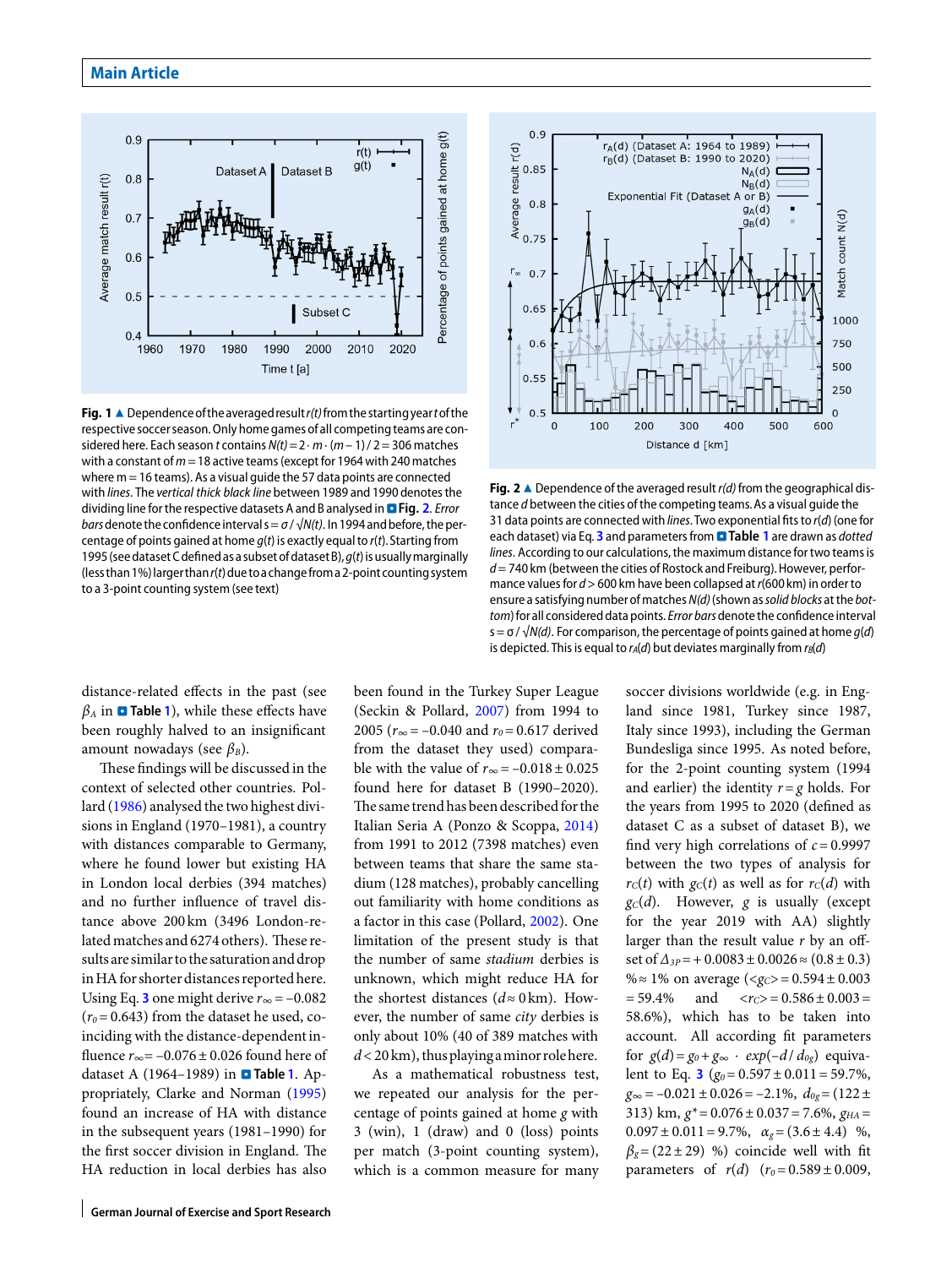<span id="page-4-0"></span>

| Fit parameters of Eq. 3 for the respective dataset curves displayed in Fig. 2 and according continuative calculations<br>Table 1 |                                     |                                                |                                                                                                                            |
|----------------------------------------------------------------------------------------------------------------------------------|-------------------------------------|------------------------------------------------|----------------------------------------------------------------------------------------------------------------------------|
| Fit parameter                                                                                                                    | Dataset A (1964-1989)               | Dataset B (1990-2020)                          | <b>Explanation of parameters in Eq. 3</b>                                                                                  |
| r <sub>0</sub>                                                                                                                   | $0.689 \pm 0.006 \ (\pm 0.9\%)$ *** | $0.598 \pm 0.029$ (±4.8%) ***                  | Maximal result value $r(d)$ and thus maximal HA                                                                            |
| $r_{\infty}$                                                                                                                     | $-0.076 \pm 0.026 \ (\pm 34\%)$ **  | $-0.018 \pm 0.025 \ (\pm 139\%)$               | The distance-dependent contribution to HA (in contrast to r*)                                                              |
| $d_0$                                                                                                                            | $(41 \pm 27)$ km ( $\pm 66\%$ )     | $(283 \pm 1131)$ km ( $\pm$ 400%)              | A saturation distance for the HA                                                                                           |
| Calculation                                                                                                                      |                                     |                                                |                                                                                                                            |
| $r(0 \text{ km}) = r_0 + r_\infty$                                                                                               | $0.613 \pm 0.032$ (±5.2%) ***       | $0.580 \pm 0.054 \left( \pm 9.3\% \right)$ *** | Maximal distance-independent HA for 0 km travelling distance                                                               |
| $r^* := r(0 \text{ km}) - 0.5$                                                                                                   | $0.113 \pm 0.032$ (±28%) **         | $0.080 \pm 0.054 \ (\pm 68\%)$                 | Distance-independent contribution to HA (in contrast to $r_{\infty}$ )                                                     |
| $r_{HA} := r_0 - 0.5 =  r^*  +  r_{\infty} $                                                                                     | $0.189 \pm 0.006 \ (\pm 3.1\%)$ *** | $0.098 \pm 0.029$ (±30%) **                    | Combined HA (distance-dependent and distance-indepen-<br>dent)                                                             |
| $a =  r_{\infty}/r_0 $                                                                                                           | $(11.0 \pm 3.8)$ % ( $\pm$ 35%) **  | $(3.0 \pm 4.3)$ % ( $\pm$ 144%)                | Relative share of the distance-dependent contribution on the<br>maximal HA ( $\alpha$ ) and on the combined HA ( $\beta$ ) |
| $\beta =  r_{\infty}/r_{HA} $                                                                                                    | $(40 \pm 15)$ % ( $\pm$ 38%) *      | $(18 \pm 31)$ % ( $\pm$ 172%)                  |                                                                                                                            |

The given errors are the asymptotic standard errors s according to the least square ft procedure. The rightmost bracket gives the relative error in percent (%). The stars (\*) denote that the respective value is significantly different from zero (\*p < 0.05, \*\*p < 0.01, \*\*\*p < 0.001). The values of all calculations for datasets A and B are significantly different ( $p < 0.01$ ), except for the  $d_0$  parameter. These differences represent a significant change (decrease) of home advantage (HA) over the decades. The fit parameter  $r_0$  represents the maximal result value  $r(d)$  in the closed interval [0;1] regarding normalised match results (0 = loss,  $0.5$  = draw, 1 = win). Thus, the more  $r_0$  exceeds the value of 0.5 (or  $r_H$  the value of 0.0), the more HA is present. Furthermore, since  $r(0 \text{ km})$  > 0.5 is valid (or r\* > 0), an HA also exists for negligible travelling distances, for example in local stadium derbies ( $d \approx 0$  km). The fit parameter  $r_{\infty}$  represents the distance-dependent contribution to HA, which can be contrasted to the distance-independent contribution  $r^*$ . The parameter  $d_0$  is a measure for the travelling distance above which HA saturates (exponentially according to the model of Eq. **[3](#page-2-0)**). The variables α and especially β show the relative shares of the distance-dependent contribution ( $r_{\infty}$ ) to the maximal result or HA (see  $a$ ) as well as to the combined HA (see  $\beta$ ), directly displaying the maximum possible impact of travelling distance on the normalized result or HA. A robustness test for this analysis with normalised result value has been executed relating to an analysis with 3 points per win (see Discussion)

 $r_{\infty}$  = –0.020 ± 0.025,  $d_0$  = (111 ± 276) km,  $r^*$  = 0.069 ± 0.034,  $r_{HA}$  = 0.089 ± 0.009,  $\alpha = (3.4 \pm 4.3)$  %,  $\beta = (22 \pm 30)$  %) for dataset C and even with parameters of dataset B (1990–2020) within the margin of error (see **a Table [1](#page-4-0)** for comparison). As a mathematical consequence of this rule change, the percentage of points gained at home slightly increased sta-tistically for all teams (up to *Δ3P*<sup>≈</sup> 1%). Thus, teams with comparatively higher HA were marginally advantaged in gaining points at home (Jacklin, [2005;](#page-7-17) Clarke & Norman, [1995\)](#page-7-11) but not regarding match results (outcome). Since the difference *Δ3P* is small for this dataset, the main conclusions drawn from the match results *r* regarding HA are not affected and also apply for the points gained at home *g*. To note, *Δ3P* usually increases with more points per victory as well as for higher HA or AA (for example, one finds *Δ3P=* 1.6% for dataset A with higher HA, see  $\blacksquare$  **Fig.** [1](#page-3-0)) and thus might play a more relevant role for other studies concerning different divisions or sports.

Oberhofer et al. [\(2009\)](#page-7-20) also analysed the German first division, but restricted themselves to years from 1986 to 2006 (6389 matches), which is partly comparable to dataset B here. The authors state that travelling is especially detrimental to away teams at short distances, which can be seen as another formulation for the drop in HA reported here (see **D** Fig. [2](#page-3-1)). Further, they stated that the influence of distance over time (1986–2006) did not change significantly. Here, in contrast, the distance-dependent contribution  $r_{\infty}$  significantly decreased ( $p < 0.01$ ) from past (A) to present (B), indicating a reduction of the distance-dependent influence on HA. It is argued here that Oberhofer et al. [\(2009\)](#page-7-20) did not detect this decrease, since they considered fewer seasons (only 21 compared to 57 here) and more recent seasons (which already exhibit less influence of distance). For the Superleague Greece (1994–2010), the influence of distance on HA has been reported to be insignificant, which has been explained by the specific and very short travelling distances in Greece (Armatas & Pollard, [2014\)](#page-7-14). Correspondingly to the findings of our study, another reason might be their restriction to more recent years, as noted above. The distance-dependent contribution  $r_∞$ has decreased and lost significance over time (from  $p < 0.01$  for A to insignificant for B).

For Brazil (Pollard et al., [2008\)](#page-8-5), Australia (Goumas, [2014\)](#page-7-12), Turkey (Seckin & Pollard, [2007\)](#page-8-11) or the Balkan region

(Pollard & Seckin, [2007\)](#page-8-7) increases for the home team HA have been reported for the largest travelling distances of over 1000 and up to 5432 km (Goumas, [2014\)](#page-7-12). These results have been attributed to climate conditions in different regions, time zones and jet lag, remoteness and ethnic or cultural differences. However, the largest distances for Germany are around 740 km (between the cities of Freiburg and Rostock), with low to no relevance of these mentioned factors. Accordingly, no such increases in HA for the largest distances have been found (see **D** Fig. [2](#page-3-1)). However, to check for remoteness explicitly, the teams' individual HA (calculated as the average result <*rteam,home*> of home matches divided by the average result of all matches < $r_{team}$ > of the team to account for the different playing strengths of teams) has been compared with the average distance <*d*<sub>team</sub>> travelled (not shown). Indeed, there are no outliers for the largest distances  $\langle d_{team} \rangle$  and also slope ( $-0.006$  per 100 km with s =  $\pm 260%$ ) as well as correlation  $(c=-0.05)$  are even slightlynegativeandinsignificant according to margin of error (the same is true for dataset A or B alone).

To summarise, the literature findings regarding the influence of distance on HA for the cited countries England (Pollard,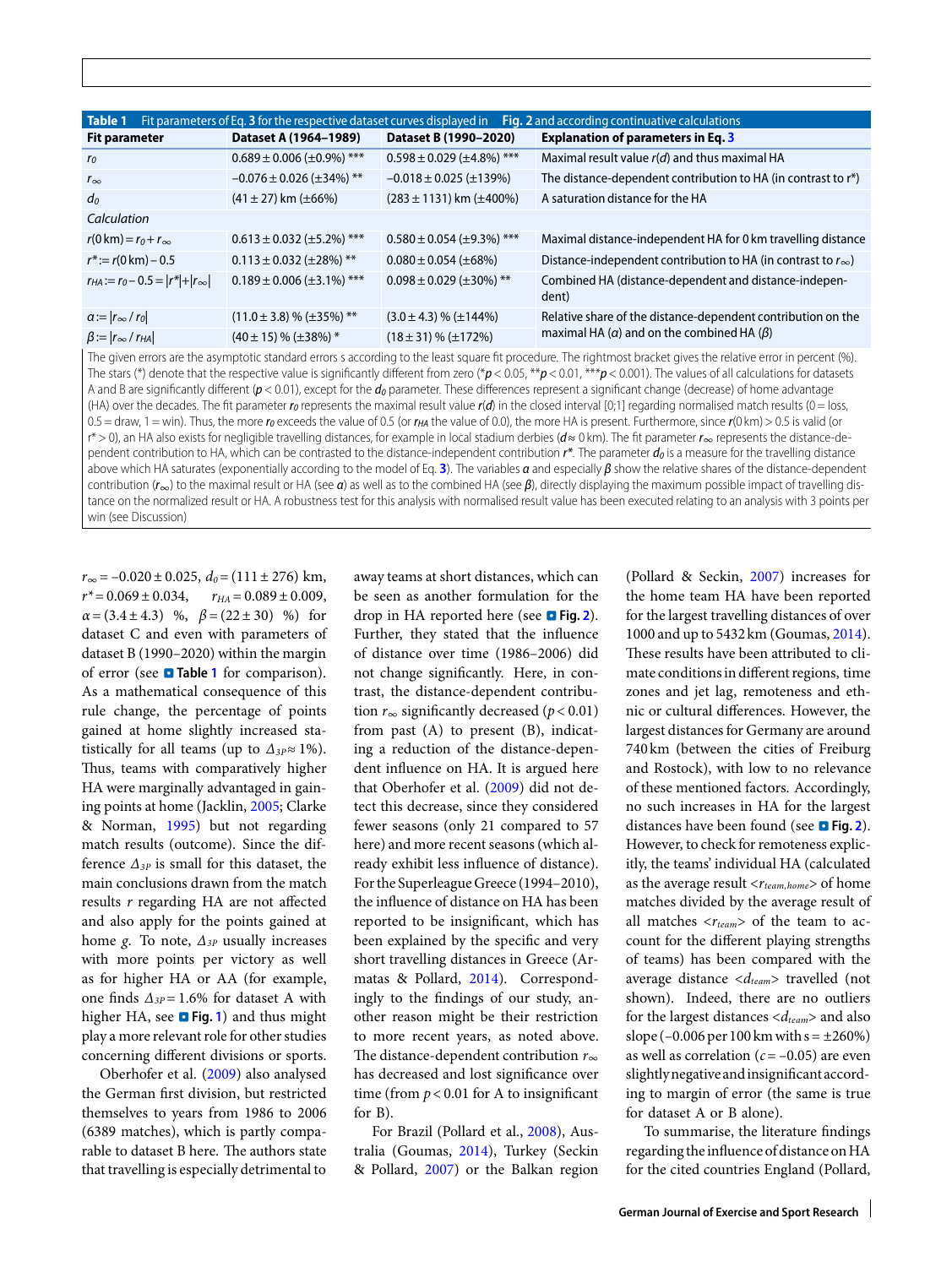[1986;](#page-7-21) Clarke & Norman, [1995\)](#page-7-11), Germany (Oberhofer et al., [2009\)](#page-7-20), Italy (Ponzo & Scoppa, [2014\)](#page-8-3) and Turkey (Seckin & Pollard, [2007\)](#page-8-11) are qualitatively comparable and understandable in context with the saturation behaviour proposed here (see  $\blacksquare$  **Fig. [2](#page-3-1)**). The abovementioned particular influences for large distances as suggested for Brazil (Pollard et al., [2008\)](#page-8-5), Australia (Goumas, [2014\)](#page-7-12), Turkey (Seckin & Pollard, [2007\)](#page-8-11) or the Balkan region (Pollard & Seckin, [2007\)](#page-8-7) do not play a rolefor Germany due to its limited extent. In possible contrast to Greece (Armatas & Pollard, [2014\)](#page-7-14), significantinfluence of distance on HA has also existed in the past for the lowest distances; however, this has declined to an insignificant amount nowadays.

Looking at the underlying causes for the reduction of the distance-dependent influence detected here, altered balances in the distance-dependent factors travel fatigue (Pollard & Pollard, [2005a](#page-8-0); Goumas, [2014\)](#page-7-12) and away team fan support (Ponzo & Scoppa, [2014;](#page-8-3) Seckin & Pollard, [2007\)](#page-8-11) have been suggested. For example, travel fatigue could have been reduced nowadays by less stressful travelling, more travel comfort (Pollard & Pollard, [2005a](#page-8-0)) or extended overnight stays (Brown et al., [2002\)](#page-7-10) for relaxation, which might explain the reduction in distance-dependent HA over the decades found here. A travelling distance of around 100 km might have been a critical distance for notable travel fatigue in the past (see dataset A in  $\blacksquare$  Fig. [2](#page-3-1)) due to inferior travel facilities. Teams in Germany usually travel by bus to away matches, nowadays with notable comfort (Autobild, [2021\)](#page-7-28), since various travel factors (bus size, seat width and comfort, travel speed and duration, vibration attenuation, paving quality, etc.) have improved over the decades (e.g. HOV, [2021;](#page-7-29) MAN, [2021\)](#page-7-30). These long-term developments went along with increasing club budgets and Gross Domestic Product (GDP) of Germany (DeStatis, [2021\)](#page-8-13). These financial and travelling possibilities are reduced in lower divisions, which consequently leads to higher HA (Leite & Pollard, [2018\)](#page-7-4). In addition, general improvement of travel possibilities may also have increased accessibility for the away team's fans to accompany their

team in larger numbers. Thus, more fans of the away team would be present in the stadium, decreasing the home team's HA via noise and crowd effects and thus altering the amount of important referee decisions (Carron et al., [2005;](#page-7-19) Nevill et al., [1996;](#page-7-8) Ponzo & Scoppa, [2014\)](#page-8-3). However, the influence of the crowd on HA might not always be significant or relevant, as suggested by recent studies in the context of COVID-19 for Austria and England (Sánchez & Lavin, [2020\)](#page-8-1) or other European countries (Wunderlich et al., [2021\)](#page-8-2).

Furthermore, it is a well-known fact that intraspecific territorial aggression in vertebrates declines with distance up to a maximum distance from their terri-tory centre (Myrberg & Thresher, [1974;](#page-7-31) Lorenz, [1966\)](#page-7-32). Accordingly, the saturation of HA with distance found here may be linked to a reduction of the away team's intraspecific aggression up to their (perceived) territory border, which could be around 100 km away from their home stadium. However, players as well as referees may act more professionally today, and are also better trained physiologically (Stolen et al., [2005\)](#page-8-12) and psychologically. They may thus be less influenced by travelling, territorial influences, the surrounding of the playing field and crowd effects (e.g. noise), especially in higher divisions (Leite & Pollard, [2018\)](#page-7-4). To train such behaviour has been proposed by Wolfson and Neave [\(2004\)](#page-8-9) as a strategy for away team coaches (Pol-lard & Gómez, [2014\)](#page-7-18). Thus, parts of the reductions of the distance-dependent as well as the distance-independent contributions to the HA may be due to developments that might be summarised asincreased professionalism and internationalisation nowadays or, alternatively, altered idiosyncrasies of play-ers (Thomas et al., [2004\)](#page-8-8) and stadiums. Players might be less (emotionally) affiliated with a home stadium, location or city as well as less unnerved by foreign places and stadiums, since theymore often change teams, clubs or places, or come from other countries, which might reduce familiarity with home conditions (Pollard, [1986\)](#page-7-21) and territoriality (Wolfson & Neave, [2004;](#page-8-9) Neave & Wolfson, [2003\)](#page-7-15). Accordingly, Pollard [\(2002\)](#page-7-13) found that the HA is reduced when a team changes stadium. Thus, a change of territoriality over the decades may be an indi-rect cause (Thomas et al., [2004\)](#page-8-8) for the reduction of the influence of distance here. To measure territoriality, salivary testosterone levels of players have been successfully used as an indirect marker, and it has been shown that testosterone levels are significantly higher before a home game than an away game (Neave & Wolfson, [2003\)](#page-7-15). Indeed, there have been reports from European (Andersson et al., [2007;](#page-7-33) Carruthers, [2009\)](#page-7-34) and North American countries (Travison, Araujo, O'Donnell, Kupelian, & McKinlay, [2007\)](#page-8-14) that testosterone levels in men have been gradually decreasing for the last century in the general population overall. These findings could indicate a decline in territoriality, which could also be connected to a diminution of the distance-independent as well as the distance-dependent HA (e.g. if testosterone level differences between teams are correlated with distance according to intraspecific aggression).

Another factor is the increase of points per victory from 2 to 3, which had been identified as a main cause for the observed drop in HA in 1981 in soccer in England (regarding the ratio of numbers of home wins to away wins) by Jacklin [\(2005\)](#page-7-17) due to lessened incentives of away teams to settle for a draw (Thomas et al., [2004\)](#page-8-8). As noted above, this rule change *alone* imposes a mathematical increase of about 1% on the percentage of *points* gained at home *g*(*d*) (Clarke & Norman, [1995\)](#page-7-11). In the men's German first soccer division, this change happened between 1994 and 1995. However, this issue led only to a small drop of HA for a single year regarding normalised match result (*Δr*= –0.043 = –4.3%), while a decreasing trend of HA had already set in during the years before (see **D** Fig. [1](#page-3-0)). This may indicate only a minor influence of this issue here. It is interesting to note that another larger drop of HA (*Δr*= –0.078 = –7.8%) is clearly visible in the year 1990, which is the year of German reunification. Never again afer this year did the HA reach result values  $r(t)$  of 0.65 or above (see  $\blacksquare$  Fig. [1](#page-3-0)). The reunification also led to other socioeconomic alterations within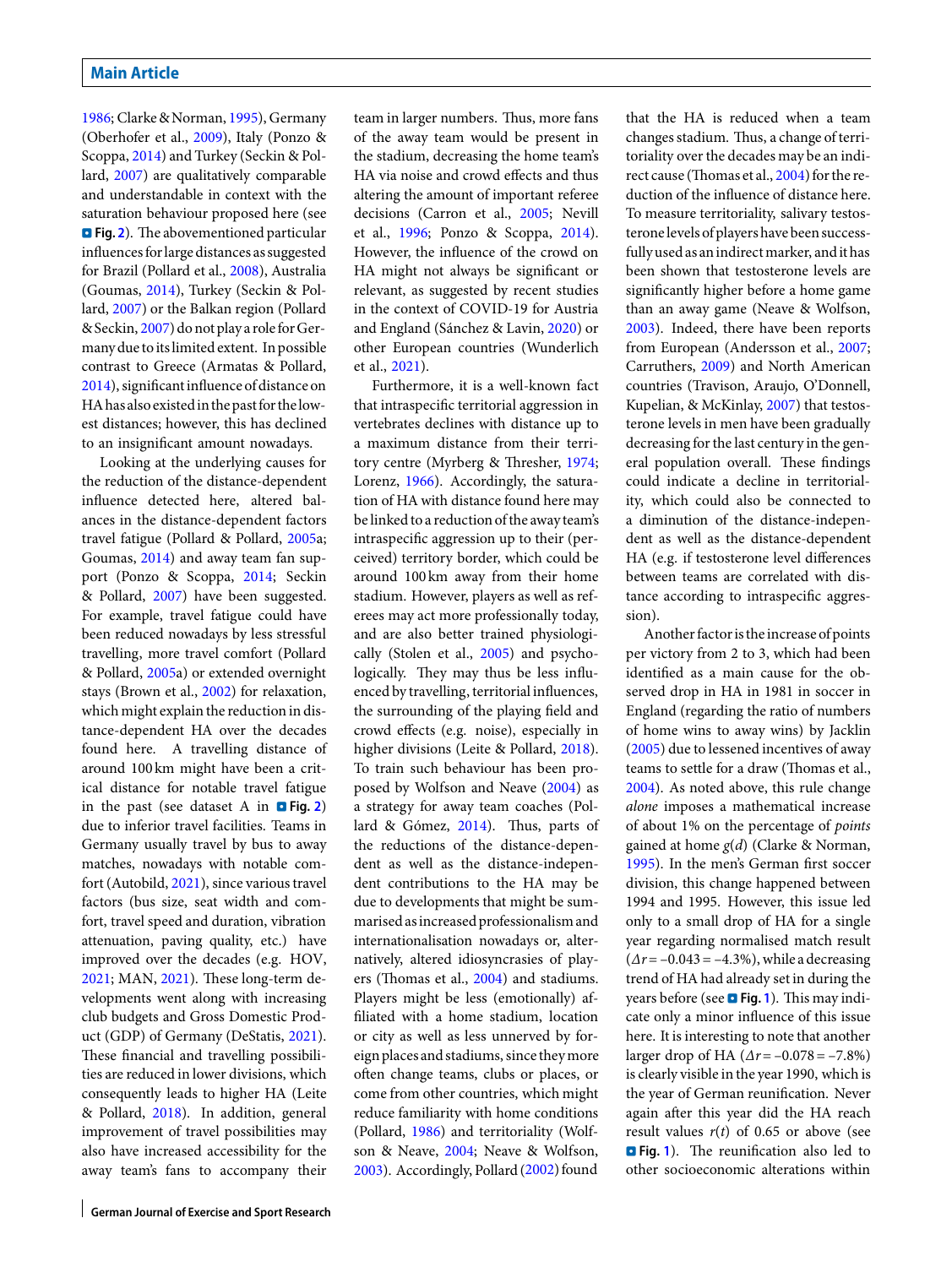Germany (e.g. Hesse et al., [2003\)](#page-7-35) and might have reduced the sense of territoriality of the players (Wolfson & Neave, [2004\)](#page-8-9) or accelerated the abovementioned internationalisation and professionalism within the soccer divisions. However, the largest drop of HA in a single year  $(\Delta r = -0.140 = -14\%)$  in the whole history of the Bundesliga happened in 2019, reversing the HA into an AA for the first and only time  $(r=0.430<0.5)$ . In this year, the global pandemic of COVID-19 spread, also imposing social disruptions. During this time, many soccer matches worldwide (and also in Germany) were held without spectators. From the analysis of tens of thousands of those matches in European major and minor leagues, Wunderlich et al. [\(2021\)](#page-8-2) found a significant reduction of referee bias and shots, which they attributed to omitted crowd effects such as crowd noise. However, they only found an insignificant lowering of HA, from which they concluded that there must be more important influences to HA than crowd effects alone. Similarly, Sors et al. [\(2020\)](#page-8-4) claimed a disappearance of referee bias and HA in the absence of spectators for the two highest leagues in Germany, Spain, England and Italy in 2019. In contrast, Sánchez and Lavin [\(2020\)](#page-8-1) found a change of HA (and also of AA) between playing with or without a crowd only for the former two countries (and no change of HA for the latter). Here, for comparison, spectators increased from 5.9 million in 1964 (about 25,000 per match) to about 13.3 million in 2018 (DFB, [2021\)](#page-7-23). Due to COVID-related political decisions, spectators were reduced in 2019 down to about 9.1 million in 2019, when the aforementioned AA set in (in line with Sánchez & Lavin, [2020\)](#page-8-1). In contrast, however, the HA recovered in 2020 (*r*= 0.551 > 0.5), even when spectators were reduced to less than 0.2 million. For the total dataset (1964–2020), we even find a high anticorrelation (*c*= –0.572 < 0 with *p*< 0.001) between*r*(*t*)and the number of spectators (not shown). Surprisingly, this is a hint that more spectators could even reduce HA, however superimposed by others covariates (Van Damme & Baert, [2019;](#page-8-10) Pollard & Gómez, [2013\)](#page-7-5). Hence, the onset of the emerging crisis of COVID-19

with its accompanying socio-economic changes (rather than spectators or distance), possibly also provoking psychological effects, is correlated with the reduction (and reverse of) HA in 2019, as it has been shown that socioeconomic changes (such as crises and civil wars) may also influence the HA (Pollard & Gómez, [2013\)](#page-7-5).

## **Conclusions and implications**

To conclude, the HA over the whole history of the men's German first soccer division "Bundesliga" (for 57 years from 1964 to 2020) and its dependence on geographical (travelling) distance has been investigated. The HA is clearly present  $(p < 0.01)$ , but its distance-dependent and distance-independent contribution both decreased over the decades  $(p < 0.01)$ . This is the first time that a reduction in the distance-dependent HA is reported for Germany (Oberhofer et al., [2009\)](#page-7-20). The HA increases with distance, but saturates for distances around 100 km, which is qualitatively comparable to findings for other countries with similar travelling distances, especially England (Pollard, [1986;](#page-7-21) Clarke & Norman, [1995\)](#page-7-11), Italy (Ponzo & Scoppa, [2014\)](#page-8-3) and Turkey (Seckin & Pollard, [2007\)](#page-8-11).

Factors that might explain the reductions of the distance-dependent and distance-independent influence on HA have been discussed. These include improved travel conditions (and strategies) nowadays reducing travel fatigue (Pollard & Pollard, [2005a](#page-8-0); Thomas et al., [2004;](#page-8-8) Van Damme & Baert, [2019\)](#page-8-10), larger numbers of fans that travelled with the away team (Nevill et al., [1996;](#page-7-8) Ponzo & Scoppa, [2014;](#page-8-3) Seckin & Pollard, [2007\)](#page-8-11), reduced familiarity and territoriality due to more internationalisation and professionalism nowadays (Stolen et al., [2005;](#page-8-12) Wolfson & Neave, [2004;](#page-8-9) Neave & Wolfson, [2003\)](#page-7-15) in combination with declined testosterone levels on a population level (Andersson et al., [2007;](#page-7-33) Travison et al., [2007;](#page-8-14) Carruthers, [2009\)](#page-7-34) as well as distance-dependent intraspecific aggression (Myrberg & Thresher, [1974;](#page-7-31) Lorenz, [1966\)](#page-7-32). Selected individual larger drops in HA from one season to another (and even the occurrence of an AA in 2019) coincide with profound socioeconomic changes (Hesse et al., [2003\)](#page-7-35) or rule changes (regarding points per victory), but tend to be uncorrelated with travelling distances or numbers of spectators (Wunderlich et al., [2021\)](#page-8-2).

Following earlier reports (Nevill et al., [1996;](#page-7-8) Nevill, Balmer, & Williams, [2002;](#page-7-36) Ponzo & Scoppa, [2014;](#page-8-3) Wunderlich et al., [2021;](#page-8-2) Sors et al., [2020\)](#page-8-4), the number of referee decisions for the respective team can depend on attendance, crowd noise and fan balance. If, for example, away team fan attendance (arriving from remote locations) is a distance-dependent contributor, one could investigate whether this correlates with travelling distance and subsequently with the number of referee decisions in the match. Besides, for specific travel conditions (Armatas & Pollard, [2014\)](#page-7-14) or in lower divisions (Leite & Pollard, [2018\)](#page-7-4) with very short distances between cities and lower attendance, different influences of distance may be obtained (Clarke & Norman, [1995;](#page-7-11) Pollard, [1986,](#page-7-21) [2008;](#page-7-6) Whatling, Micklewrith, & Griffin, [2012\)](#page-8-15). An approximation has been made in this paper: The distance *d* on a perfect sphere is slightly different from the real geographical distance or travelling distance or travelling time. These quantities as well as direct measurements of the away team's travel fatigue (Pollard & Pollard, [2005a](#page-8-0)) and testosterone levels (Neave & Wolfson, [2003\)](#page-7-15) depending on distance may yield more precise measures of the variation of the teams' performance. Although influence of distance on a team's performance has declined over the decades, it is still notable today for coaches to consider that distance and travel are factors in the team's playing performance. However, for a complete understanding of causes for HA, further research is necessary. Time-dependent datasets over decades on factors such as referee decisions (Ponzo & Scoppa, [2014;](#page-8-3) Wunderlich et al., [2021;](#page-8-2) Sors et al., [2020\)](#page-8-4), fans that travelled with the away team (Ponzo & Scoppa, [2014\)](#page-8-3) depending on distance, team budget and coaching time invested per player (professionalism), frequencies of club changes of players (internationalisation), crowd noise (Carron et al., [2005;](#page-7-19) Sors et al.,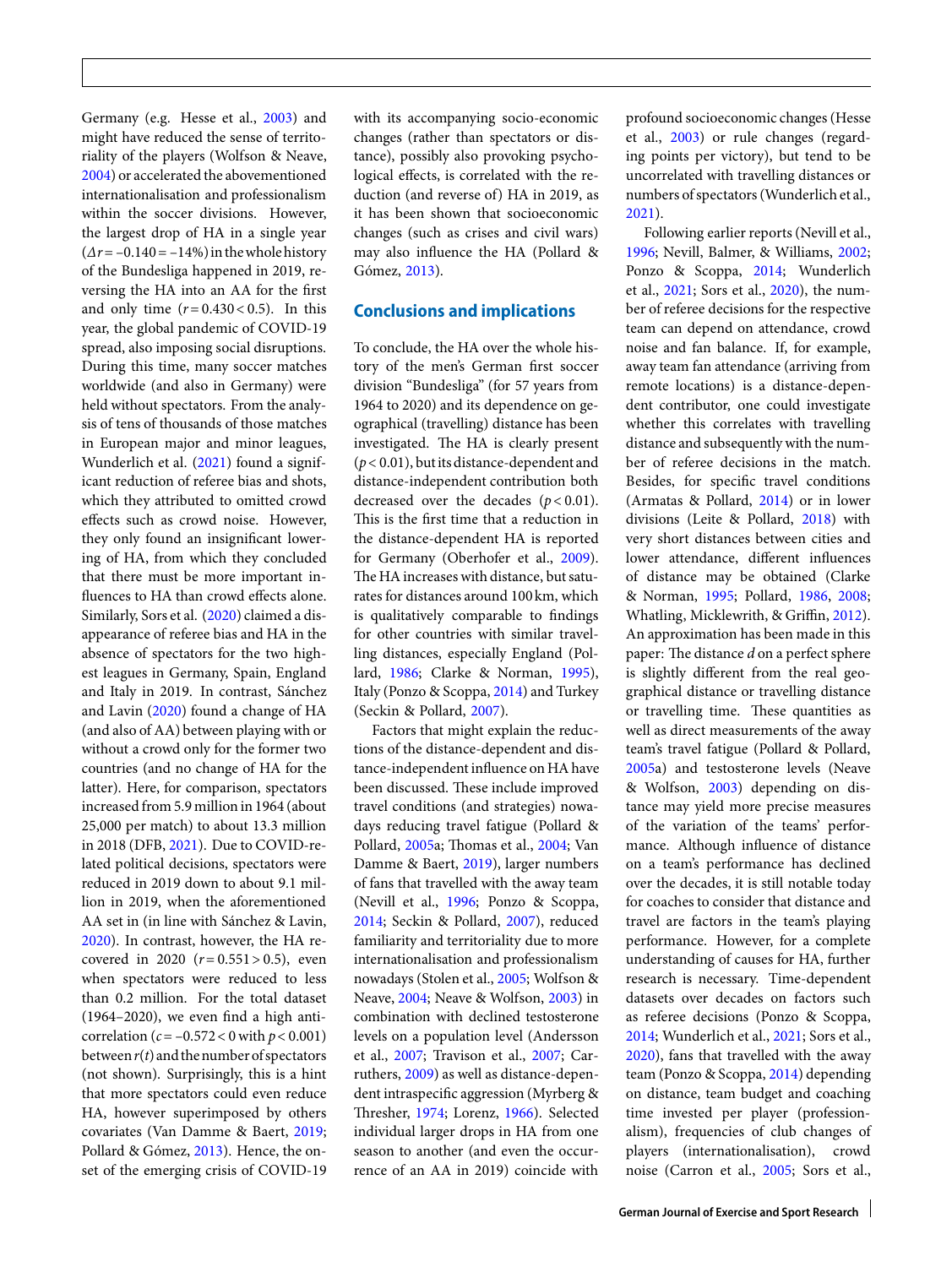#### **Main Article**

[2020\)](#page-8-4), mental and physiological state of players (Stolen et al., [2005\)](#page-8-12) including testosterone levels (Andersson et al., [2007;](#page-7-33) Neave & Wolfson, [2003\)](#page-7-15), result datasets of other (lower) divisions from Germany as well as other countries (and so on) could be of use for future analysis and comparison.

#### **Corresponding address**



**Dr. Nils Beckmann**

Department of Electrical Engineering and Computer Science, Ostwestfalen-Lippe University of Applied Sciences and Arts Campusallee 12, 32657 Lemgo, Germany nils.beckmann@th-owl.de

**Acknowledgements.** Open access to the respective datasets of Fussballdaten [\(2015\)](#page-7-22) and Geonames [\(2016\)](#page-7-24) is acknowledged. Thanks go to Zina Paul and Ulrich Rieder for their critical assessment of the manuscript.

**Funding.** Open Access funding enabled and organized by Projekt DEAL.

# **Declarations**

**Conflict of interest.** N. Beckmann declares that he has no competing interests.

For this article no studies with human participants or animals were performed by any of the authors. All studies performed were in accordance with the ethical standards indicated in each case.

**Open Access.** This article is licensed under a Creative Commons Attribution 4.0 International License, which permits use, sharing, adaptation, distribution and reproduction in any medium or format, as long as you give appropriate credit to the original author(s) and the source, provide a link to the Creative Commons licence, and indicate if changes were made. The images or other third party material in this article are included in the article's Creative Commons licence, unless indicated otherwise in a credit line to the material. If material is not included in the article's Creative Commons licence and your intended use is not permitted by statutory regulation or exceeds the permitted use, you will need to obtain permission directly from the copyright holder. To view a copy of this licence, visit [http://creativecommons.org/licenses/by/4.0/.](http://creativecommons.org/licenses/by/4.0/)

# **References**

<span id="page-7-33"></span>Andersson, A.-M., Jensen, T. K., Juul, A., Petersen, J. H., Jørgensen, T., & Skakkebæk, N. E. (2007). Secular decline in Male testosterone and sex hormone binding globulin serum levels in Danish population surveys. Journal of Clinical Endocrinology and Metabolism, 92(12), 4696–4705. [https://doi.org/10.1210/jc.2006-](https://doi.org/10.1210/jc.2006-2633) [2633.](https://doi.org/10.1210/jc.2006-2633)

- <span id="page-7-14"></span>Armatas, V., & Pollard, R. (2014). Home advantage in Greek football. European Journal of Sport Science, 14(2), 116–122. [https://doi.org/10.](https://doi.org/10.1080/17461391.2012.736537) [1080/17461391.2012.736537.](https://doi.org/10.1080/17461391.2012.736537)
- <span id="page-7-28"></span>Autobild (2021). Fußball-Bundesliga: Mannschaftsbusse. [https://www.autobild.de/bilder/](https://www.autobild.de/bilder/fussball-bundesliga-mannschaftsbusse-5939653.html) [fussball-bundesliga-mannschaftsbusse-](https://www.autobild.de/bilder/fussball-bundesliga-mannschaftsbusse-5939653.html)[5939653.html.](https://www.autobild.de/bilder/fussball-bundesliga-mannschaftsbusse-5939653.html) Accessed June2019.
- <span id="page-7-10"></span>Brown, T. D., Van Raalte, J. L., Brewer, B. W., Winter, C. R., Cornelius, A. E., & Andersen, M. B. (2002). World cup soccer home advantage. Journal of Sport Behavior, 25,134–144.
- <span id="page-7-0"></span>Carmichael, F., & Thomas, D. (2005). Home-field effect and team performance: evidence from English premiership football. Journal of Sports Economics, 6, 264–281. [https://doi.org/10.1177/](https://doi.org/10.1177/1527002504266154) [1527002504266154.](https://doi.org/10.1177/1527002504266154)
- <span id="page-7-19"></span>Carron, A. V., Loughhead, T. M., & Bray, S. R. (2005). The home advantage in sport competitions: courneya and Carrons (1992) conceptual framework a decade later. Journal of Sports Sciences, 23, 385–407. [https://doi.org/10.1080/](https://doi.org/10.1080/02640410400021542) [02640410400021542.](https://doi.org/10.1080/02640410400021542)
- <span id="page-7-34"></span>Carruthers, M. (2009). Time for international action on treating testosterone deficiency syndrome. The Aging Male, 12(1),21–28. [https://doi.org/10.](https://doi.org/10.1080/13685530802699067) [1080/13685530802699067.](https://doi.org/10.1080/13685530802699067)
- <span id="page-7-11"></span>Clarke, S. R., & Norman, J. M. (1995). Home ground advantage of individual clubs in English soccer. Journal of the Royal Statistical Society Series D, 44,509–521. [https://doi.org/10.2307/2348899.](https://doi.org/10.2307/2348899)
- <span id="page-7-23"></span>Deutscher Fußball-Bund (DFB) (2021). Deutscher Fußball-Bund (DFB). [http://www.dfb.de/.](http://www.dfb.de/) Accessed July 2021.
- <span id="page-7-9"></span>Fischer, K., & Haucap, J. (2020). Does crowd support drive the home advantage in professional soccer? Evidence from German ghost games during the Covid-19 pandemic. cesifo Working Papers 8549.
- <span id="page-7-24"></span><span id="page-7-22"></span>Fussballdaten (2015). [http://www.fussballdaten.de/.](http://www.fussballdaten.de/) Accessed July 2015.
- <span id="page-7-12"></span>Geonames (2016). Geonames. [http://geonames.nga.](http://geonames.nga.mil/gns/html/) [mil/gns/html/.](http://geonames.nga.mil/gns/html/) Accessed February 2016.
- Goumas, C. (2014). Home advantage in Australian soccer. Journal of Science and Medicine in Sport, 17, 119–123. [https://doi.org/10.1016/j.jsams.](https://doi.org/10.1016/j.jsams.2013.02.014) [2013.02.014.](https://doi.org/10.1016/j.jsams.2013.02.014)
- <span id="page-7-29"></span>HamburgerOmnibus-Verein(HOV)(2021). Hamburger Omnibus-Verein (HOV). [http://www.hov-bus.](http://www.hov-bus.de/Standard1.pdf) [de/Standard1.pdf.](http://www.hov-bus.de/Standard1.pdf) Accessed April 2021.
- <span id="page-7-35"></span>Hesse, V., Voigt, M., Sälzler, A., Steinberg, S., Friese, K., Keller, E., Gausche, R., & Eisele, R. (2003). Alterations in height, weight, and body mass index of newborns, children, and young adults in eastern Germany after German reunification. The Journal of Pediatrics, 142(3),259–262.
- <span id="page-7-17"></span>Jacklin, P.B. (2005). Temporal changes in home advantage in English football since the second worldwar: whatexplains improvedaway performance? Journal of Sports Science, 23, 669–679. [https://doi.org/10.1080/02640410400021948.](https://doi.org/10.1080/02640410400021948)
- <span id="page-7-7"></span>Johnston, R. (2008). On referee bias, crowd size, and home advantage in the English soccer premiership. Journal of Sports Sciences, 26, 563–568. [https://doi.org/10.1080/02640410701736780.](https://doi.org/10.1080/02640410701736780)
- <span id="page-7-25"></span>Keller,H. U.(2003). Astrowissen – Zahlen, Daten, Fakten. : Kosmos.
- <span id="page-7-1"></span>Legaz-Arrese, A., Moliner-Urdiales, D., & Munguía-Izquierdo, D. (2012). Home advantage and sports performance: evidence, causes and psychological implications. Universitas Psychologica, 12, 933–943. [https://doi.org/10.](https://doi.org/10.11144/Javeriana.UPSY12-3.hasp) [11144/Javeriana.UPSY12-3.hasp.](https://doi.org/10.11144/Javeriana.UPSY12-3.hasp)
- <span id="page-7-4"></span>Leite, W., & Pollard, R. (2018). International comparison of differences in home advantage between level 1 and level 2 of domestic football leagues. German Journal of Exercise and Sport Research, 48, 271–277. [https://doi.org/10.1007/s12662-](https://doi.org/10.1007/s12662-018-0507-2) [018-0507-2.](https://doi.org/10.1007/s12662-018-0507-2)
- <span id="page-7-26"></span>Levenberg, K. (1944). A method for the solution of certain non-linear problems in least squares. Quarterly Journal of Applied Mathematics, 2, 164–168.
- <span id="page-7-32"></span><span id="page-7-30"></span>Lorenz, K. (1966). On aggression. New York: Hartcourt, Brace andWorld.
- MAN (2021). MAN. [https://www.mantruckandbus.](https://www.mantruckandbus.com/de/unternehmen/historie.html) [com/de/unternehmen/historie.html.](https://www.mantruckandbus.com/de/unternehmen/historie.html) Accessed April2021.
- <span id="page-7-27"></span>Marquardt, D. W. (1963). An algorithm for leastsquares estimation of nonlinear parameters. Journal of the Society of Industrial and Applied Mathematics, 11,431–441.
- <span id="page-7-31"></span>Myrberg, A. A., & Thresher, R. E. (1974). Interspecific aggression and its relevance to the concept of territoriality in reef fishes. Amercian Zoologist, 14(1), 81–96. [https://doi.org/10.1093/icb/14.1.](https://doi.org/10.1093/icb/14.1.81) [81.](https://doi.org/10.1093/icb/14.1.81)
- <span id="page-7-15"></span>Neave, N., & Wolfson, S. (2003). Testosterone, territoriality, and the 'home advantage. Physiology & Behavior, 78(2), 269–275. [https://doi.org/10.](https://doi.org/10.1016/S0031-9384(02)00969-1) [1016/S0031-9384\(02\)00969-1.](https://doi.org/10.1016/S0031-9384(02)00969-1)
- <span id="page-7-3"></span>Nevill, A. M., & Holder, R. L. (1999). Home advantage in sport: an overview of studies on the advantage of playing at home. Sports Medicine, 28,221–236.
- <span id="page-7-36"></span>Nevill, A. M., Balmer, N. J., & Williams, A. (2002). The influence of crowd noise and experience upon refereeing decisions in football. Psychology of Sport and Exercise, 3, 261–272. [https://doi.org/](https://doi.org/10.1016/S1469-0292(01)00033-4) [10.1016/S1469-0292\(01\)00033-4.](https://doi.org/10.1016/S1469-0292(01)00033-4)
- <span id="page-7-8"></span>Nevill, A. M., Newell, S. M., & Galec, S. (1996). Factors associated with home advantage in English and Scottish soccer matches. Journal of Sports Sciences, 14, 181–186. [https://doi.org/10.1080/](https://doi.org/10.1080/02640419608727700) [02640419608727700.](https://doi.org/10.1080/02640419608727700)
- <span id="page-7-20"></span>Oberhofer, H., Philippovich, T., & Winner, H. (2009). Distance matters in away games: evidence from the German football league. Journal of Economic Psychology, 31, 200–211. [https://doi.org/10.](https://doi.org/10.1016/j.joep.2009.11.003) [1016/j.joep.2009.11.003.](https://doi.org/10.1016/j.joep.2009.11.003)
- <span id="page-7-21"></span>Pollard, R. (1986). Home advantage in soccer: a retrospective analysis. Journal of Sports Sciences, 4, 237–248. [https://doi.org/10.1080/](https://doi.org/10.1080/02640418608732122) [02640418608732122.](https://doi.org/10.1080/02640418608732122)
- <span id="page-7-13"></span>Pollard, R. (2002). Evidence of a reduced home advantage when a team moves to a new stadium. Journal of Sports Sciences, 20(12), 969–973.
- <span id="page-7-2"></span>Pollard, R. (2006). Worldwide regional variations in home advantage in association football. Journal of Sports Sciences, 24, 231–240. [https://doi.org/](https://doi.org/10.1080/02640410500141836) [10.1080/02640410500141836.](https://doi.org/10.1080/02640410500141836)
- <span id="page-7-6"></span>Pollard, R. (2008). Home advantage in football: a current review of an unsolved puzzle. The Open Sport Science Journal, 1, 12–14. [https://doi.org/](https://doi.org/10.2174/1875399X00801010012) [10.2174/1875399X00801010012.](https://doi.org/10.2174/1875399X00801010012)
- <span id="page-7-16"></span>Pollard, R., & Gómez, M. A. (2009). Home advantage in football in South-West Europe: long-term trends, regional variation, and team differences. European Journal of Sport Science, 9(6),341–352. [https://doi.org/10.1080/17461390903009133.](https://doi.org/10.1080/17461390903009133)
- <span id="page-7-5"></span>Pollard, R., & Gómez, M. A. (2013). Components of home advantage in 157 national soccer leagues worldwide. International Journal of Sport and Exercise Psychology. [https://doi.org/10.1080/](https://doi.org/10.1080/1612197X.2014.888245) [1612197X.2014.888245.](https://doi.org/10.1080/1612197X.2014.888245)
- <span id="page-7-18"></span>Pollard, R., & Gómez, M. A. (2014). Comparison of home advantage in men's and women's football